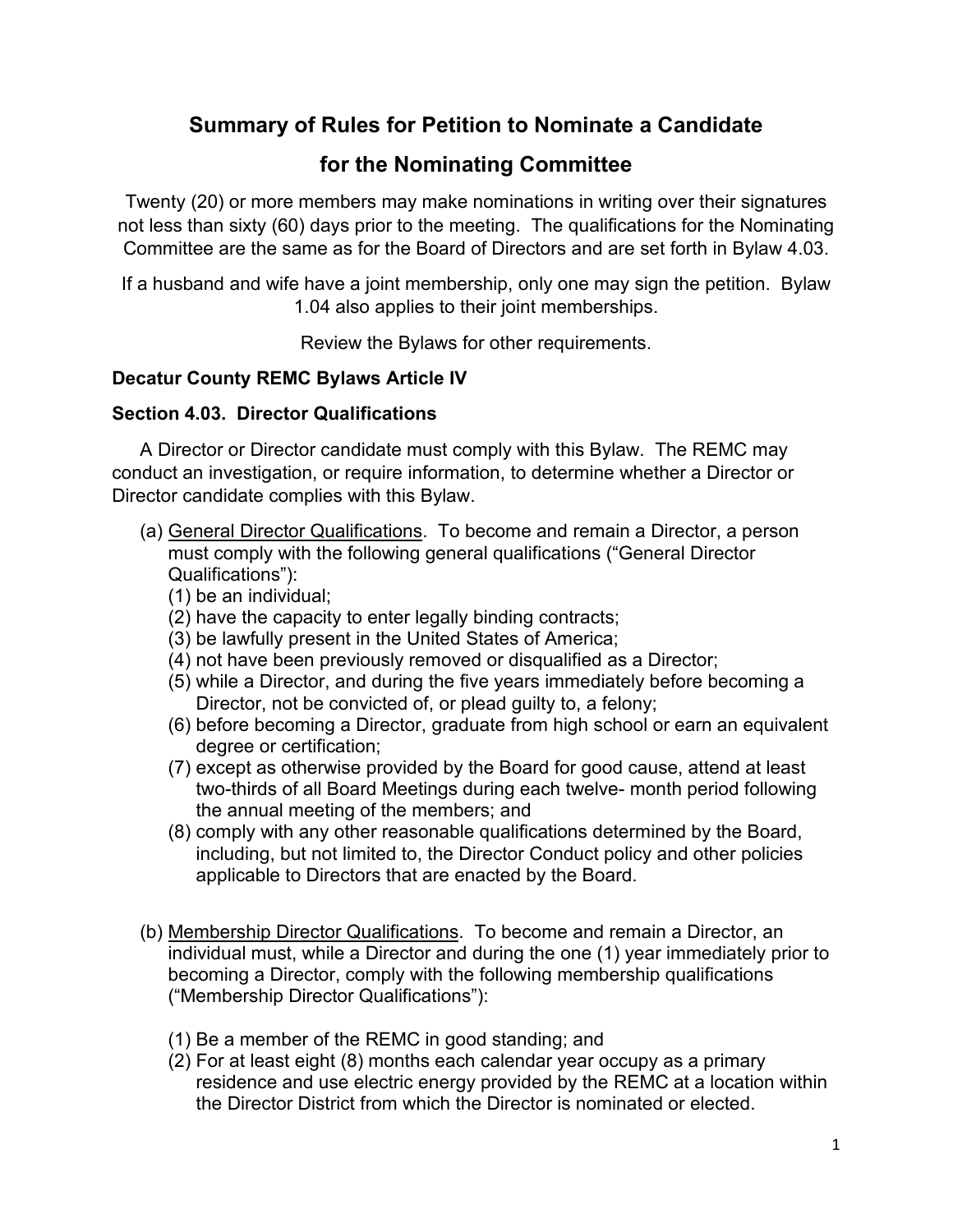- (c) Independence Director Qualifications. To become and remain a Director, an individual must comply with the following independence qualifications ("Independence Director Qualifications"):
	- (1) annually complete and sign an independence certification and disclosure form approved by the Board;
	- (2) while a Director and during the five (5) years immediately before becoming a Director, not be an employee of the REMC or an employee of an entity controlled by the REMC or in which the REMC owns a majority interest;
	- (3) while a Director, not be a close relative of any existing Director, officer, or employee or incumbent Nominating Committee member of the REMC;
	- (4) while a Director, not be employed by, materially affiliated with, nor sharing a material financial interest with, any other Director;
	- (5) while a Director and during the one (1) year immediately before becoming a Director, not be a party in a mediation, arbitration, lawsuit, or other legal action against or by the REMC or any of its subsidiaries; and
	- (6) while a Director, not be engaged in any business, nor employed by, materially affiliated with, nor having a material financial interest in any entity, nor be a close relative of someone who has a material financial interest in any entity, other than an entity in which the REMC owns an interest, that:
		- a. Regularly, directly, and substantially competes with the REMC or a subsidiary of the REMC; or
		- b. Regularly sells goods or services in substantial quantity to the REMC or a subsidiary of the REMC; or
		- c. Possesses any conflict of interest with the REMC or a subsidiary of the REMC that is not resolved within a reasonable time in accordance with Section 4.13, to the satisfaction of the Board.
- (d) Director Disqualification. After being elected, if a Director does not comply with all General Director Qualifications, Membership Director Qualifications, and Independence Director Qualifications (collectively, "Director Qualifications"), then, except as otherwise provided by the Board for good cause, the Board may, by majority vote, disqualify the Director and the individual is no longer a Director if:
	- (1) the Board notifies the Director in writing of the basis for, and provides the Director an opportunity to comment regarding, the Board's proposed disqualification; and
	- (2) within thirty (30) days after the Board notifies the Director of the proposed disqualification, the Director neither complies with nor meets the Director Qualification.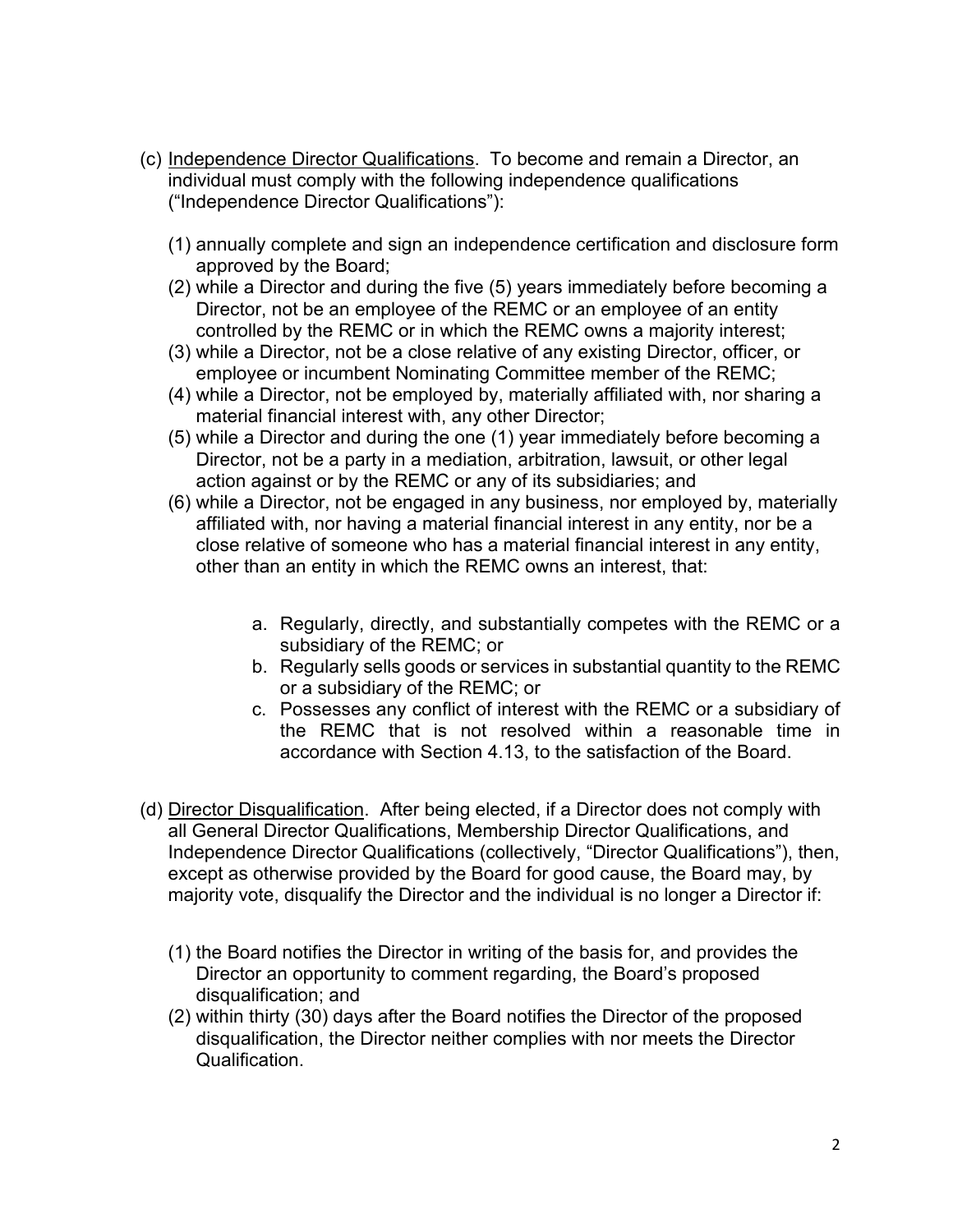If a majority of Directors authorized by these Bylaws complies with the Director Qualifications and approves a Board action, then the failure of a Director to comply with the Director Qualifications does not affect the Board action.

#### **Section 4.04. Nominating Committee and Nominations**

There shall be a Nominating Committee composed of the same number of persons as there are members of the Board of Directors. The Nominating Committee shall be elected by secret ballot by the members during the election period of the Annual Meeting of the members. Ballots shall be printed or electronic. The term of members of the Nominating Committee shall be three (3) years. Members of the Nominating Committee shall serve until the Annual Meeting of the members of the year in which their terms expire or until the successors have been elected and shall have qualified. Members of the Nominating Committee shall be so nominated and elected that:

- a. one (1) member from each of the Director Districts Nos. 1, and 3 shall be elected for three (3) year terms at the 2013 annual member meeting;
- b. one (1) member from each of the Director Districts Nos. 2, 4, and 5 shall be elected for three (3) year terms at the 2014 annual member meeting;
- c. one (1) member from each of the Director Districts Nos. 6, 7, and 8, shall be elected for three (3) year terms at the 2015 annual member meeting; and so forth.

The qualifications of members of the Nominating Committee shall be the same as for members of the Board of Directors. No person shall serve on the Nominating Committee longer than three (3) successive years. Vacancies on the Nominating Committee may be filled by the remainder of the Committee to serve until the next Annual Meeting. A person serving on the Nominating Committee shall not be eligible to stand for election to the Board of Directors during the member's term on the Nominating Committee. A member of the Nominating Committee may not become eligible to run for a directorship by resigning or withdrawing from the Nominating Committee.

Members may be nominated for openings on the Nominating Committee by a petition filed at the headquarters building at least sixty (60) days before the annual meeting. If at least two (2) nominations for each opening on the Nominating Committee have not been filed, the Board of Directors shall nominate one (1) or two (2) persons for each Nominating Committee position so that the members shall have a choice of candidates for each opening on the Nominating Committee.

The Nominating Committee shall elect a Chairperson, Vice Chairperson, and a Secretary of its own members for a term of one year. The Nominating Committee shall meet upon call of its Chairperson, or any four (4) members after written notice by first class mail sent to all Members not less than fourteen (14) days prior to the meeting. The President of the REMC may call the meeting. The meeting shall be held at the date, time, and place in Decatur County, Indiana, as set by the Committee Chairperson. The meeting, upon proper notice as otherwise provided herein, may also be held via telephone conference call, without regard to the actual location of the members at the time of the telephone conference meeting, if all the members consent thereto.

The Nominating Committee shall have the use of the REMC's facilities and personnel when and as required by the Committee. Members who have complaints or legitimate inquiries about the action of the Board of Directors or of any of its members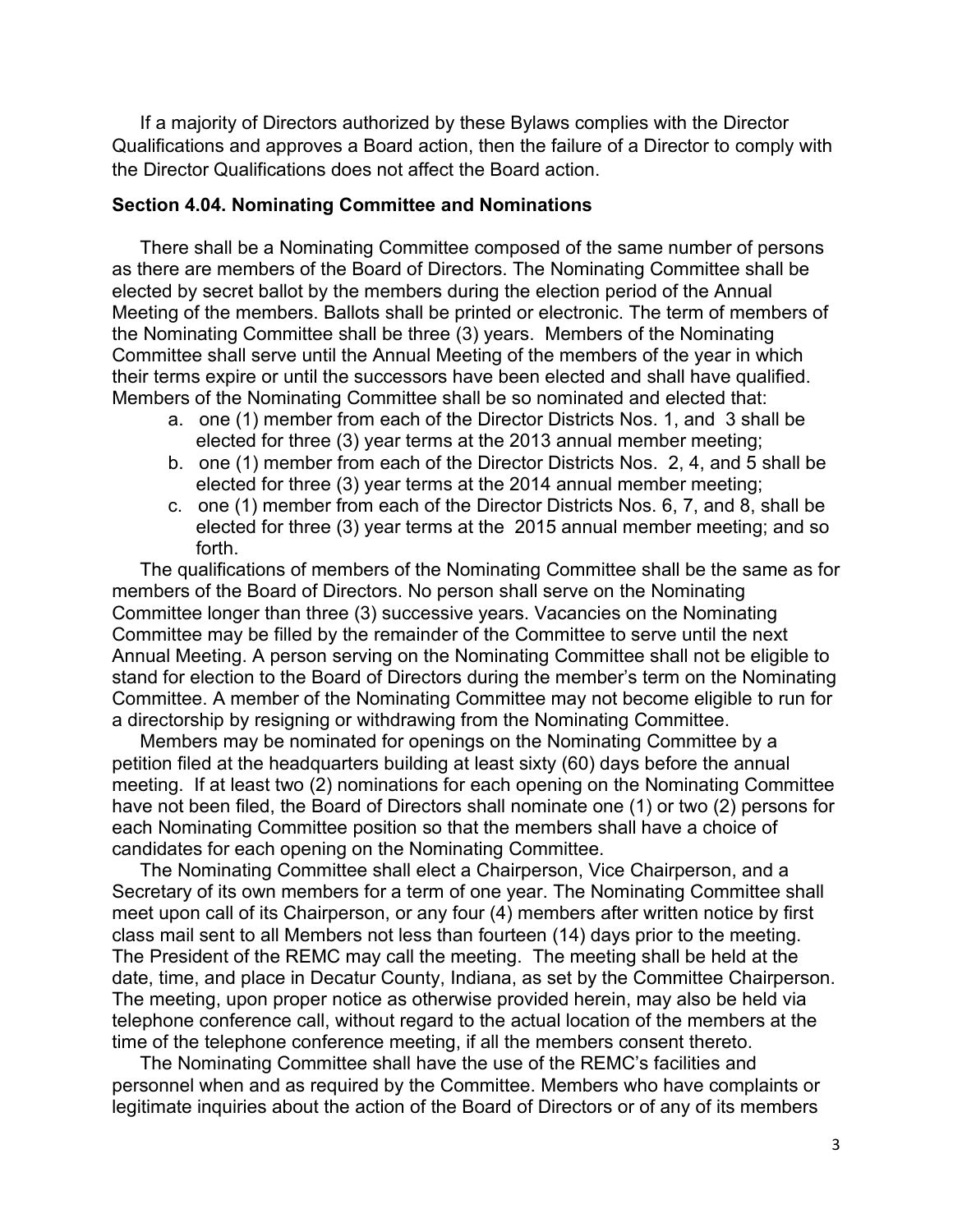may address the same to the Chairperson of the Nominating Committee and the Committee may make recommendations to the Board of Directors.

Failure to comply with any of the provisions of this section shall not affect in any manner whatsoever the validity of the election of the Directors.

### **Nomination of Nominating Committee Candidate Form**

We nominate **We nominate**  $\alpha$  as a candidate for the Nominating Committee of District \_\_\_\_\_\_\_\_ of Decatur County REMC. The nominee lives at \_\_\_\_\_\_\_\_\_\_\_\_\_\_\_\_\_\_\_\_\_\_\_\_\_\_\_\_\_\_\_\_\_\_\_\_\_\_, and receives electric service from the REMC there. To the best of our knowledge, the nominee is not a close relative of an employee, a present Director, a present Nominating Committee member, a present candidate for Director or a present candidate for the Nominating Committee. Additional bylaw requirements for the Nominating Committee members are attached.

| <b>Members</b>                                                                                                                                                                                                                                                                                                                                                                                                                                           | <b>Addresses</b>                                                                                                     |
|----------------------------------------------------------------------------------------------------------------------------------------------------------------------------------------------------------------------------------------------------------------------------------------------------------------------------------------------------------------------------------------------------------------------------------------------------------|----------------------------------------------------------------------------------------------------------------------|
| $\frac{1}{1}$ $\frac{1}{1}$ $\frac{1}{1}$ $\frac{1}{1}$ $\frac{1}{1}$ $\frac{1}{1}$ $\frac{1}{1}$ $\frac{1}{1}$ $\frac{1}{1}$ $\frac{1}{1}$ $\frac{1}{1}$ $\frac{1}{1}$ $\frac{1}{1}$ $\frac{1}{1}$ $\frac{1}{1}$ $\frac{1}{1}$ $\frac{1}{1}$ $\frac{1}{1}$ $\frac{1}{1}$ $\frac{1}{1}$ $\frac{1}{1}$ $\frac{1}{1}$                                                                                                                                      |                                                                                                                      |
| $\overline{2}$<br><u> 1989 - Andrea Brand, Amerikaansk politiker (</u>                                                                                                                                                                                                                                                                                                                                                                                   |                                                                                                                      |
| $\begin{tabular}{c} 3 & \begin{tabular}{@{}c@{}} \end{tabular} \end{tabular}$                                                                                                                                                                                                                                                                                                                                                                            |                                                                                                                      |
|                                                                                                                                                                                                                                                                                                                                                                                                                                                          |                                                                                                                      |
|                                                                                                                                                                                                                                                                                                                                                                                                                                                          |                                                                                                                      |
| 6                                                                                                                                                                                                                                                                                                                                                                                                                                                        |                                                                                                                      |
| $\begin{tabular}{c} $7 \end{tabular}$                                                                                                                                                                                                                                                                                                                                                                                                                    |                                                                                                                      |
| 8                                                                                                                                                                                                                                                                                                                                                                                                                                                        |                                                                                                                      |
| $\begin{picture}(150,10) \put(0,0){\dashbox{0.5}(10,0){ }} \put(15,0){\circle{10}} \put(15,0){\circle{10}} \put(15,0){\circle{10}} \put(15,0){\circle{10}} \put(15,0){\circle{10}} \put(15,0){\circle{10}} \put(15,0){\circle{10}} \put(15,0){\circle{10}} \put(15,0){\circle{10}} \put(15,0){\circle{10}} \put(15,0){\circle{10}} \put(15,0){\circle{10}} \put(15,0){\circle{10}} \put(15$                                                              |                                                                                                                      |
| $\begin{tabular}{c} 10 & \hspace{1.5cm} \textcolor{red}{\textbf{--}} \end{tabular}$                                                                                                                                                                                                                                                                                                                                                                      | <u> 1989 - Johann Stein, marwolaethau a bhann an t-Amhain an t-Amhain an t-Amhain an t-Amhain an t-Amhain an t-A</u> |
| $\begin{tabular}{c} 11 \\ \hline \end{tabular}$                                                                                                                                                                                                                                                                                                                                                                                                          |                                                                                                                      |
| $\begin{array}{c c c c c} \hline \multicolumn{3}{c }{\textbf{12}} & \multicolumn{3}{c }{\textbf{12}} \\ \hline \multicolumn{3}{c }{\textbf{12}} & \multicolumn{3}{c }{\textbf{13}} \\ \hline \multicolumn{3}{c }{\textbf{14}} & \multicolumn{3}{c }{\textbf{15}} \\ \hline \multicolumn{3}{c }{\textbf{16}} & \multicolumn{3}{c }{\textbf{17}} \\ \hline \multicolumn{3}{c }{\textbf{18}} & \multicolumn{3}{c }{\textbf{19}} \\ \hline \multicolumn{3}{$ |                                                                                                                      |
| $\overline{\phantom{a}13}$ $\overline{\phantom{a}13}$                                                                                                                                                                                                                                                                                                                                                                                                    |                                                                                                                      |
|                                                                                                                                                                                                                                                                                                                                                                                                                                                          |                                                                                                                      |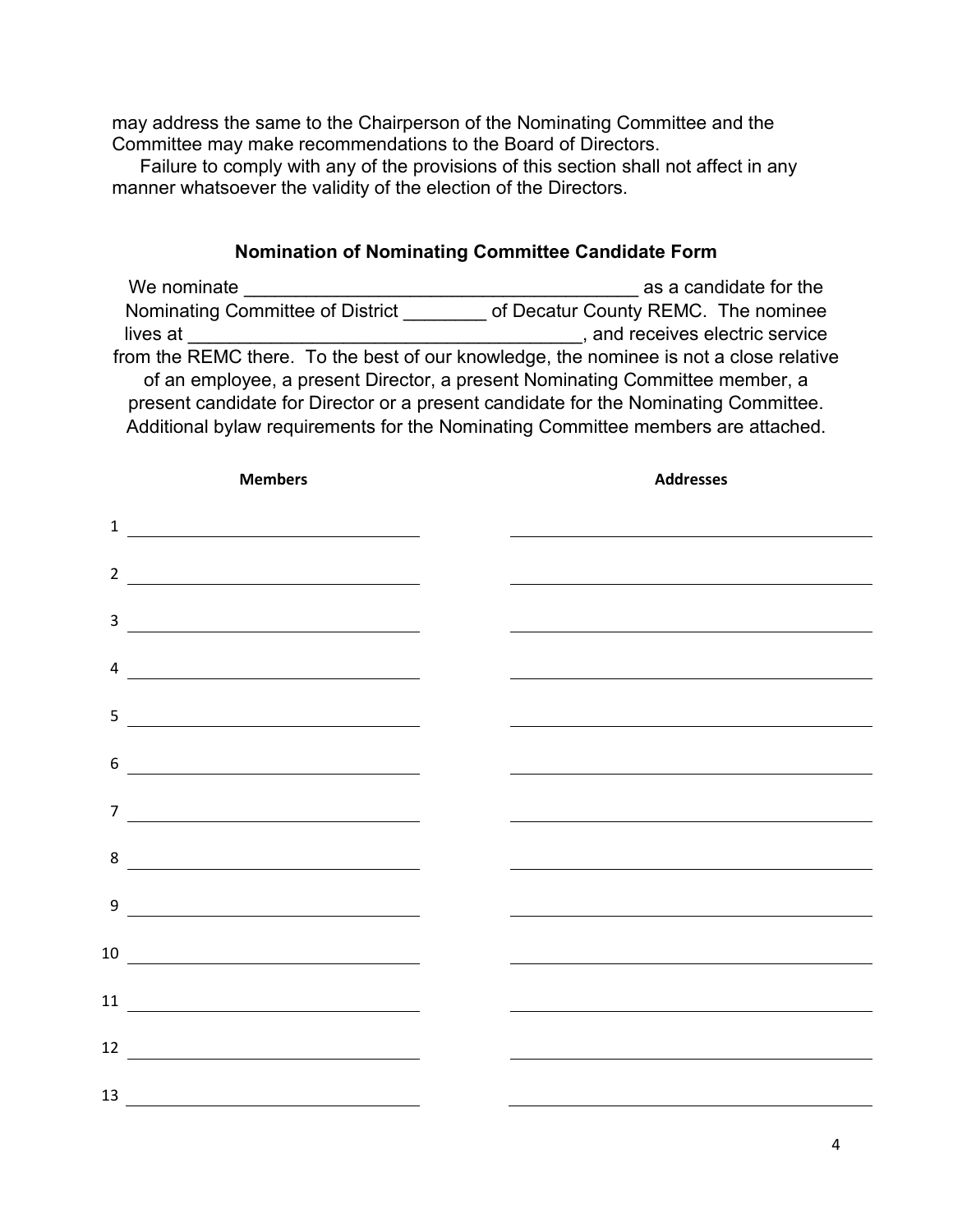| 14 |  |
|----|--|
|    |  |
| 15 |  |
|    |  |